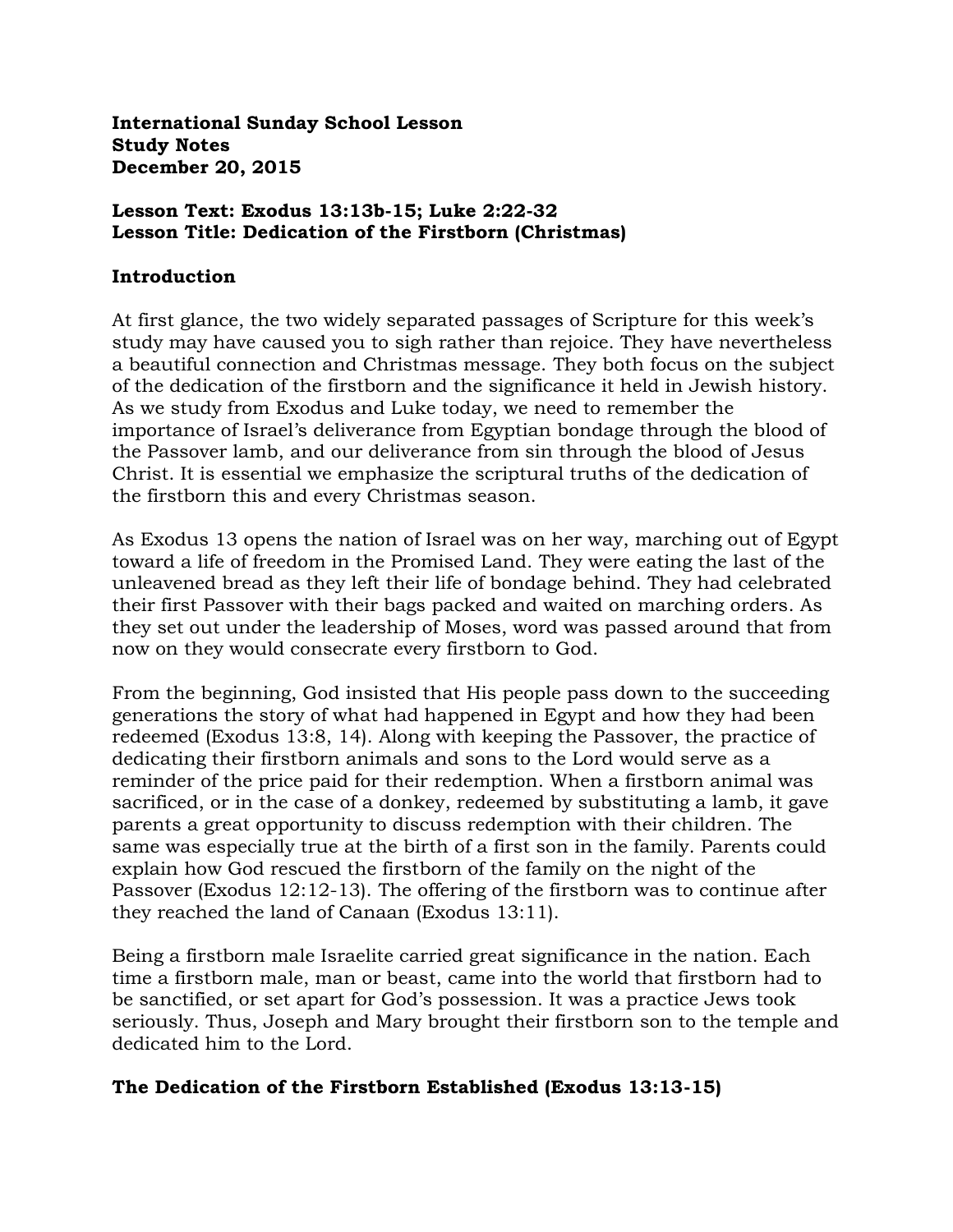# Verse 13

"…and all the firstborn of man among thy children shalt thou redeem."

If you read the entirety of verse 13 you will find God's law concerning the firstborn of a donkey. In addition to the clean animals that are to be redeemed or sacrificed, the donkey could not be sacrificed because it was considered an unclean animal. If a substitute was not given for the donkey, its neck was to be broken so it would die. Under no circumstance was a firstborn donkey to be offered to the Lord. However, a lamb could be substituted for the firstborn donkey.

The "firstborn of man," or the first male son born, had to be "redeemed." "Redeem" means "to buy back through the payment of a price." Since there was to be no child sacrifice in Israel, a lamb must be substituted for the firstborn male son just like a lamb was substituted for them in Egypt during the first Passover. In other words, the firstborn son was redeemed by a replacement, in this case, a lamb.

### Verse 14

"And it shall be when thy son asketh thee in time to come, saying, What is this? that thou shalt say unto him, By strength of hand the LORD brought us out from Egypt, from the house of bondage:"

In this verse, God is telling the father *what* to tell his son. This verse presents a scenario that must have occurred numerous times throughout Israel's history. A firstborn son would see a father offering a lamb to God after the birth of his first son and ask, "What is this?" His father would then explain how he had offered a lamb for him when he was born and then connect this most sacred process to deliverance "out from Egypt, from the house of bondage."

The spiritual roots and heritage of Israel was directly connected to the "strength of the hand of the LORD." The Israelite families needed visual and verbal confirmation of who they were and how they became the people they were.

### Verse 15

"And it came to pass, when Pharaoh would hardly let us go, that the LORD slew all the firstborn in the land of Egypt, both the firstborn of man, and the firstborn of beast: therefore I sacrifice to the LORD all that openeth the matrix, being males; but all the firstborn of my children I redeem."

In this verse, God is telling the father *why* he must tell his son. The Lord gives the specific reason for requiring the redemption of the firstborn. It lies in the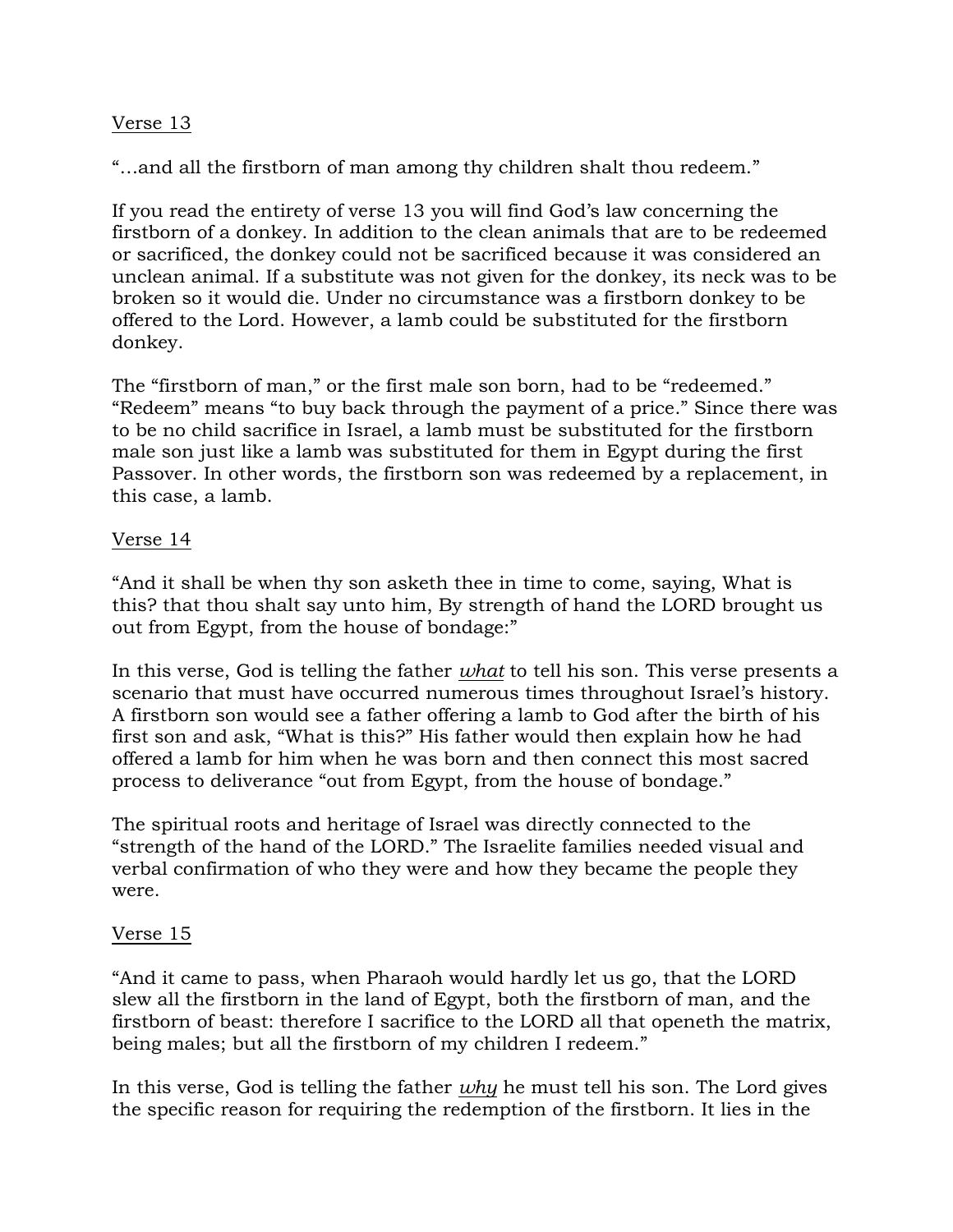hardness of Pharaoh's heart and the tenth plague upon the land of Egypt (Exodus 12:29-31). Because of Pharaoh's stubbornness and refusal to let the Israelites leave Egypt, God killed the firstborn males, animal and human. But, He spared the "firstborn" of Israel because of the shed blood of the Passover lamb. They would not be alive had it not been for the mercy of the Lord.

"Therefore," or as a result, the "first male that opens the womb, I redeem." Literally, the first male out of the womb belongs to the Lord.

*Note: There is nothing in the world that could take the place of a Jewish father explaining this to his children, especially his firstborn son. We should never underestimate the value of truth. There is nothing that can substitute for it. Have you told your children the truth about God's redemption? Raising your children in God's house, exposing them to the salvation of sinners, singing songs and hymns about your faith, attending baptismal services, hearing the saints testify to God's saving grace and goodness, all of these are important to make a connection to God's redemption. Christians need the same confirmation through biblical teaching, training, and corporate worship the Israelite had through the dedication of the firstborn. Please do not confuse what was happening in Israel with tradition. This was not just about carrying on a "tradition." It was about communicating truth.* 

# **The Dedication of the Firstborn Exercised (Luke 2:22-32)**

While Luke 2 is the most familiar and read Scripture concerning the birth of Christ, this section seems to be filled with useless information. At first glance, there really is not much to see. Why does Luke tell us about turtledoves, pigeons, an old man, and the law of the Lord? What do these things have to do with Christ and Christmas? This seemingly insignificant section contains some wonderful truths about the Christ child and is connected with the dedication of the firstborn in Exodus 13.

During His earthly ministry, Jesus said, *"Think not that I am come to destroy the law, or the prophets: I am not come to destroy, but to fulfill"* (Matthew 5:17). From the beginning of His earthly life, even before He could walk or talk, He fulfilled the requirements of God's covenant with the Israelites.

### Verse 22-24

"And when the days of her purification according to the law of Moses were accomplished, they brought him to Jerusalem, to present him to the Lord; (As it is written in the law of the Lord, Every male that openeth the womb shall be called holy to the Lord;) And to offer a sacrifice according to that which is said in the law of the Lord, A pair of turtledoves, or two young pigeons."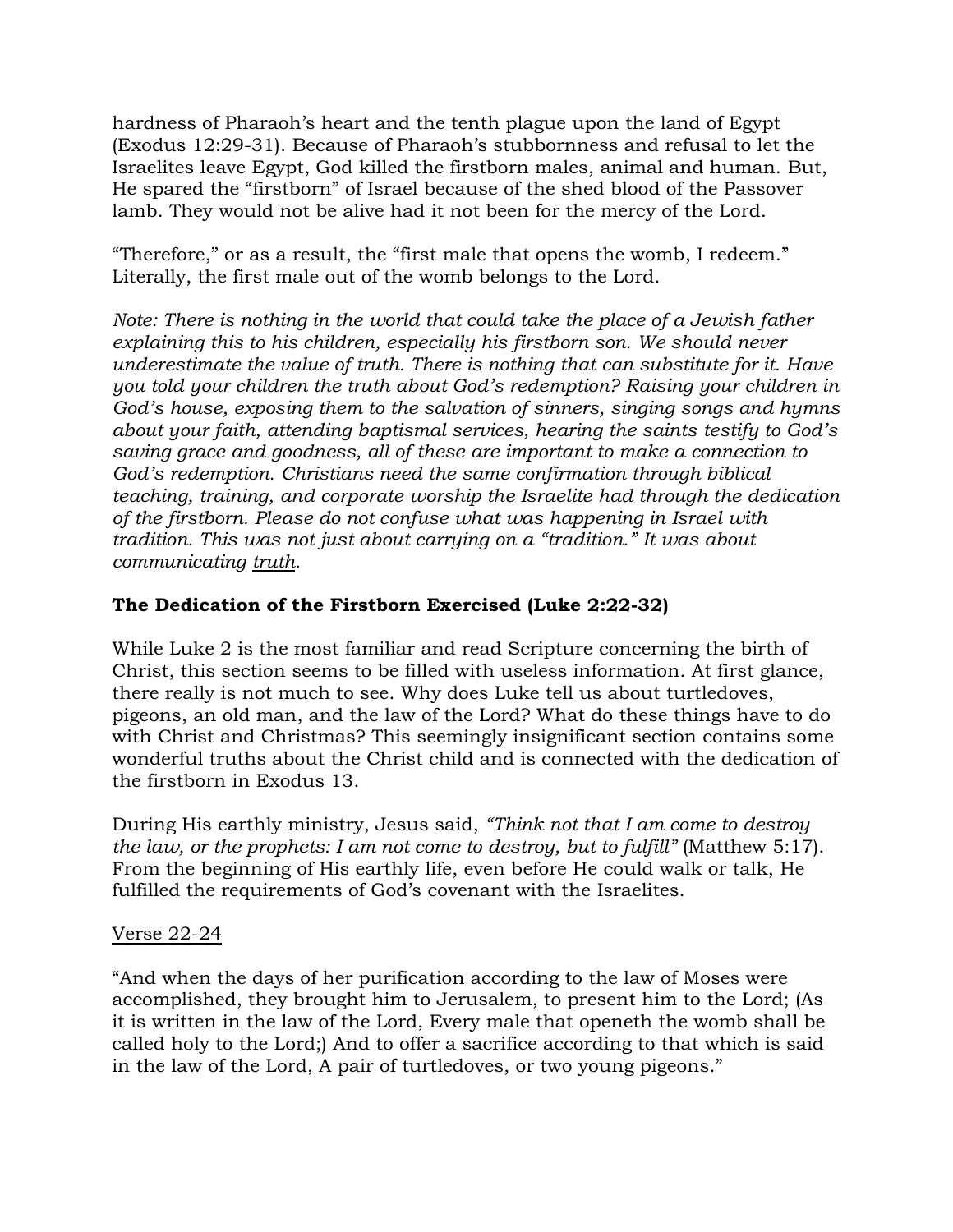The "days of purification according to the law of Moses" involved what is called "ceremonial uncleanness" for the Jewish mother. Leviticus 12:1-5 describes the process: *"And the LORD spake unto Moses, saying, Speak unto the children of Israel, saying, If a woman have conceived seed, and born a man child: then she shall be unclean seven days; according to the days of the separation for her infirmity shall she be unclean. And in the eighth day the flesh of his foreskin shall be circumcised. And she shall then continue in the blood of her purifying three and thirty days; she shall touch no hallowed thing, nor come into the sanctuary, until the days of her purifying be fulfilled. But if she bear a maid child, then she shall be unclean two weeks, as in her separation: and she shall continue in the blood of her purifying threescore and six days."* 

The first part of Mary's "days of purification" lasted for seven days. On the eight day of life for a newborn male, circumcision was required (Genesis 17:11-12; Leviticus 12:3). Luke tells us, *"And when eight days were accomplished for the circumcising of the child, his name was called JESUS"* (Luke 2:21). Then Luke says, *"And when the days…"* signifying another period of time. For the next thirty-three days, Mary observed Old Testament laws by keeping herself and Jesus away from general contact with people and from daily routines. It was part of the purification process that lasted for no less than forty days.

After the "days of Mary's purification were accomplished, she and Joseph "brought Jesus to Jerusalem, to present him to the Lord." (This presentation was a separate matter from Jesus' circumcision). The "law of the Lord" given through Moses required "every male that openeth the womb shall be called holy to the Lord." That means the child must be separated and dedicated to the Lord. Literally the child was considered a holy offering to the Lord. Mary and Joseph presented their firstborn, Jesus, dedicating His life to God. Of course, Mary and Joseph returned home with Jesus after presenting him. The presentation and their offering was a reminder that their son belonged to the Lord.

For all children, regardless of birth order or sex, the parents were to bring a sin offering (Leviticus 12:6-7). Mary and Joseph brought a "pair of turtledoves, or two young pigeons." This offering showed that Mary and Joseph were poor. It also indicates they had not yet seen the wise men, since their gifts of gold, frankincense and myrrh would have provided them the financial means to exchange those gifts and buy a lamb for an offering.

The poor offering of a "turtledove or two young pigeons" draws attention to the fact Jesus endured humiliation for sinners from the beginning of His human existence. It must have been humbling and maybe embarrassing for the poor, such as Mary and Joseph, not being able to afford a lamb. Even as a babe, Jesus endures humiliation so you would not experience the humiliation you deserve, as you trust in Him.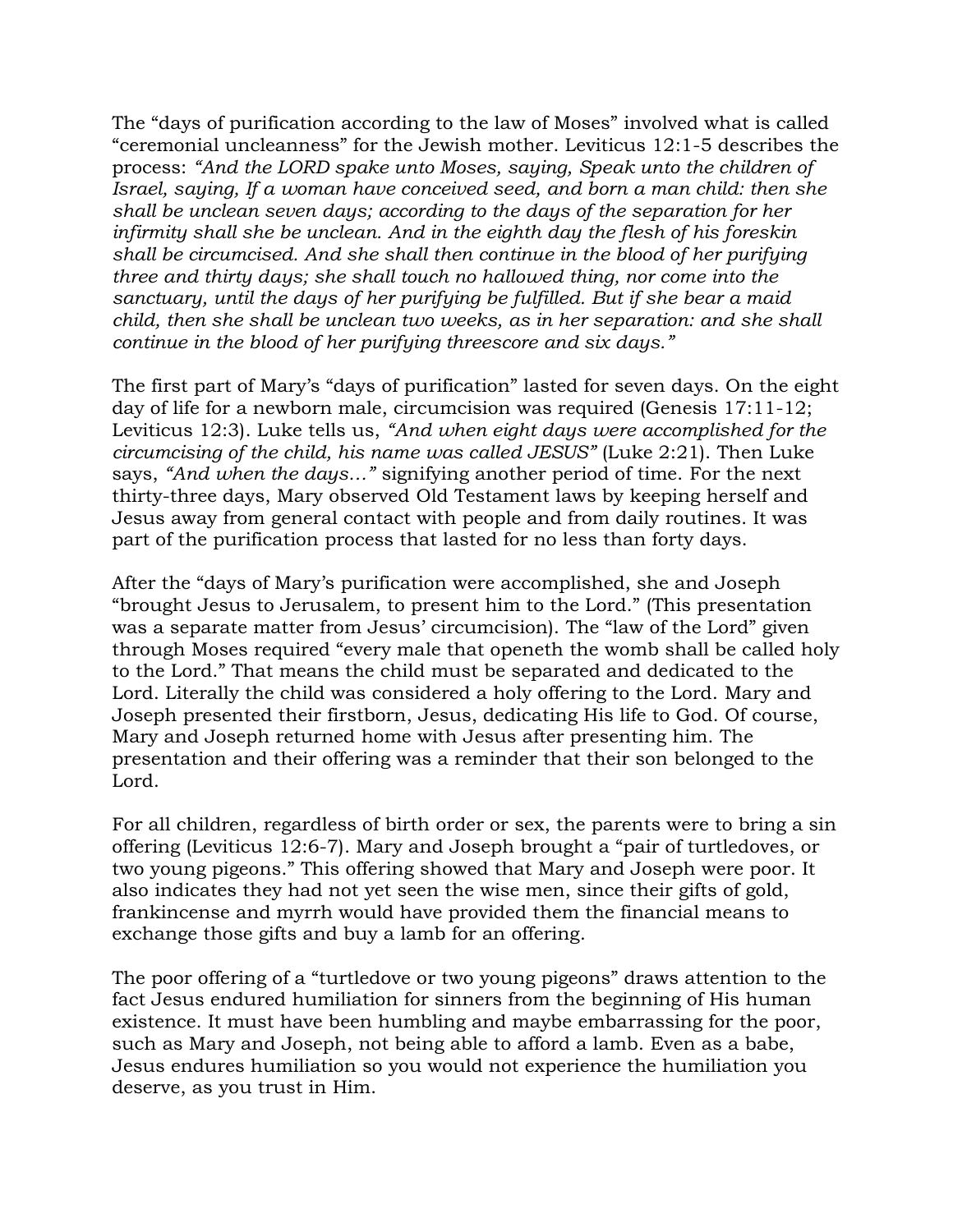### Verse 25

"And, behold, there was a man in Jerusalem, whose name was Simeon; and the same man was just and devout, waiting for the consolation of Israel: and the Holy Ghost was upon him."

From the obedience of Mary and Joseph obeying the law of the Lord regarding a sacrifice for their newborn son, Luke turns his attention to tell us the story of a devout Jew who was anxiously awaiting the arrival of the Messiah.

"Simeon's" name means "to hear." He was a "just and devout man" which means he lived separated from the low morals and lack of reverence in his day. He also "waited for the consolation of Israel." The "consolation of Israel" was a common messianic reference in Isaiah denoting comfort and solace (Isaiah 40:1; 49:13; 51:3). There was an expectancy in Simeon's heart, based on God's promise, that God was about to intervene in the world. He lived on the promise God had given him looking daily for the Messiah.

"The Holy Ghost was upon him" reflects the spiritual power operating in Simeon's life. The ministry of the Holy Spirit was very active in the birth of Christ and is essential for any revelation from God and Scripture as seen in the following verse.

### Verse 26

"And it was revealed unto him by the Holy Ghost, that he should not see death, before he had seen the Lord's Christ."

No doubt this godly Jewish man had prayed many times, "Lord, do not let me die before I see the Messiah." Who knows how long he had waited to see the fulfillment after "it was revealed unto him by the Holy Ghost, that he should not see death before he had seen the Lord's Christ." The "revelation" that came to Simeon was very unusual and special. He believed what the Holy Ghost revealed. He would not die until he saw the Messiah. This expectation undergirded by a holy life filled each day of Simeon's life with joyful expectation.

### Verse 27-32

"And he came by the Spirit into the temple: and when the parents brought in the child Jesus, to do for him after the custom of the law, Then took he him up in his arms, and blessed God, and said, Lord, now lettest thou thy servant depart in peace, according to thy word: For mine eyes have seen thy salvation, Which thou hast prepared before the face of all people; A light to lighten the Gentiles, and the glory of thy people Israel."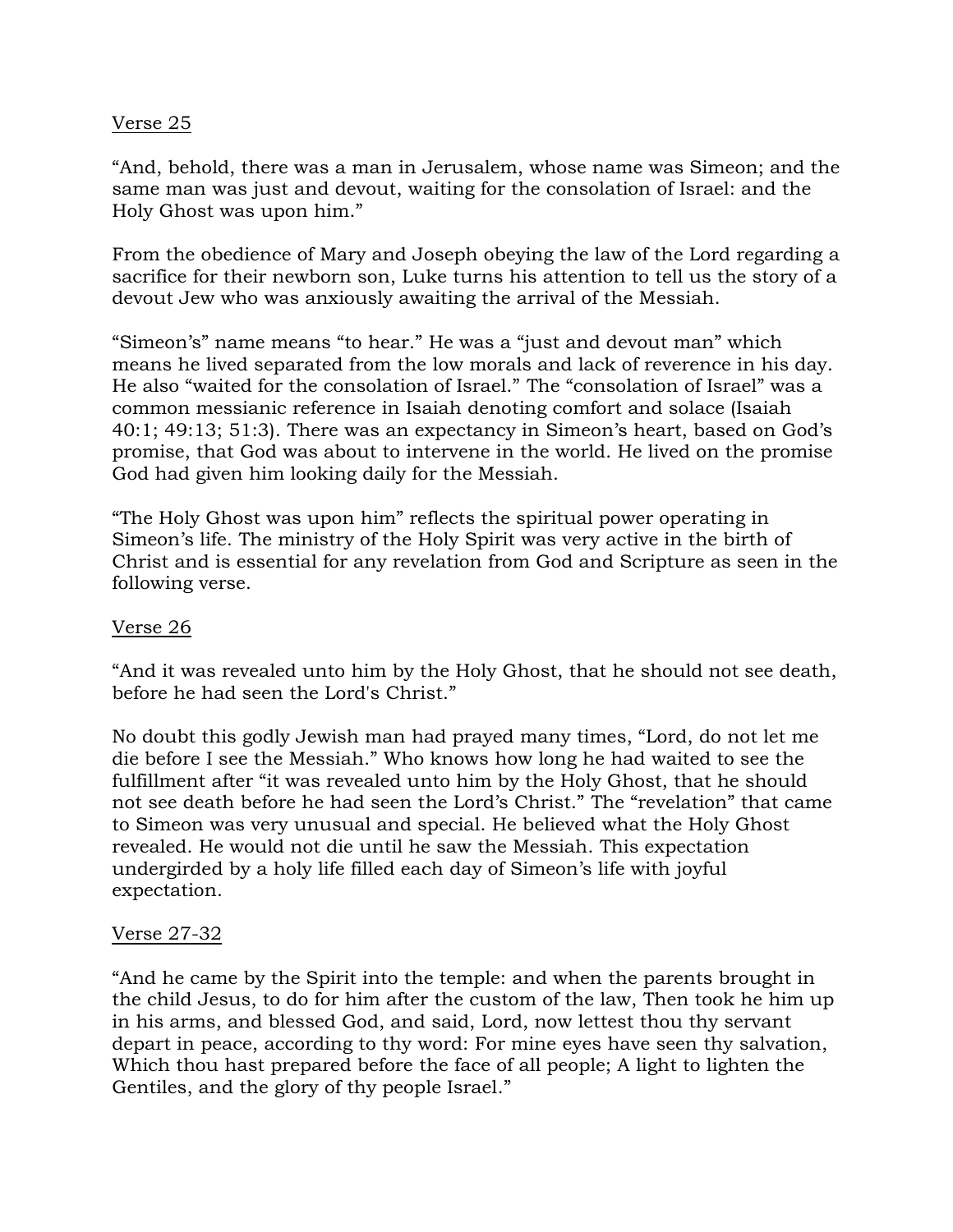In the same way Simeon knew he would see the Christ before his death, he "came by the Spirit into the temple" on the same day Mary and Joseph "brought in the child Jesus." There is no coincidence here. This is all divine providence and guidance by the Holy Spirit. Again, Mary and Joseph are "fulfilling the law" in regard to their firstborn son.

Do you think Luke is overstating their regard for God's law? Take note of Luke's repetition: "according to the law of Moses" (verse 22); "As it is written in the law of the Lord" (verse 23); "according to that which is said in the law of the Lord" (verse 24); "after the custom of the law" (verse 27). Luke's point is Jesus, from His birth, from His childhood, obeyed the law of God. That was absolutely essential for Him to be a teacher in Israel. But more importantly, it was absolutely essential for Him to be our Savior.

When Simeon took Jesus "in his arms," he offered the Lord a hymn of praise. First, Simeon celebrates the fulfillment of God's promise to him *personally*. He says, "Lord, now lettest thou thy servant depart in peace, according to thy word." Simeon is now content to die because he has seen God's promise fulfilled. Second, Simeon celebrates the provision of a Savior to the entire world, both Jew and Gentile. He says, "For mine eyes have seen thy salvation, Which thou hast prepared before the face of all people; A light to lighten the Gentiles, and the glory of thy people Israel." The Jews believed Messiah was their deliverer, but they struggled with the idea of Christ being the Savior of all men. Simeon's praise declared the baby he held to be Savior of the world.

Take note of Simeon's emphasis on "eyes, seeing, light, and glory." These are all powerful words describing this little baby Simeon is holding to be nothing less than God Himself in a human body! The "Lord" had "prepared" the body of the baby Simeon held so all the world could see God's plan of salvation (Hebrews 10:5). The baby Jesus was a "light" of revelation to the Gentiles and the "glory" of God's people Israel. "Glory" is the Greek word *doxa,* translated from the Hebrew term *kabod,* which speaks of the radiant splendor of God's character. This precious baby Simeon held was God's visible presence in a world of sin.

*Question: Do you view Christmas like Simeon? Do you approach Christmas with the understanding that it is a day when God fulfilled His promise? Christmas was warm and real to Simeon, both in his heart and his arms. Is Christmas real to you?*

# **Conclusion**

Unlike the firstborn in Israel during the tenth plague, Jesus was not spared from death. He came to die on the cross so every sinner could become a son of God (John 1:12). It is easy during the Christmas season to forget how Jesus, God's firstborn, was treated. Being God's firstborn, does not mean Jesus was born first like a firstborn child in a family. Colossians 1:15 calls Jesus *"…the*